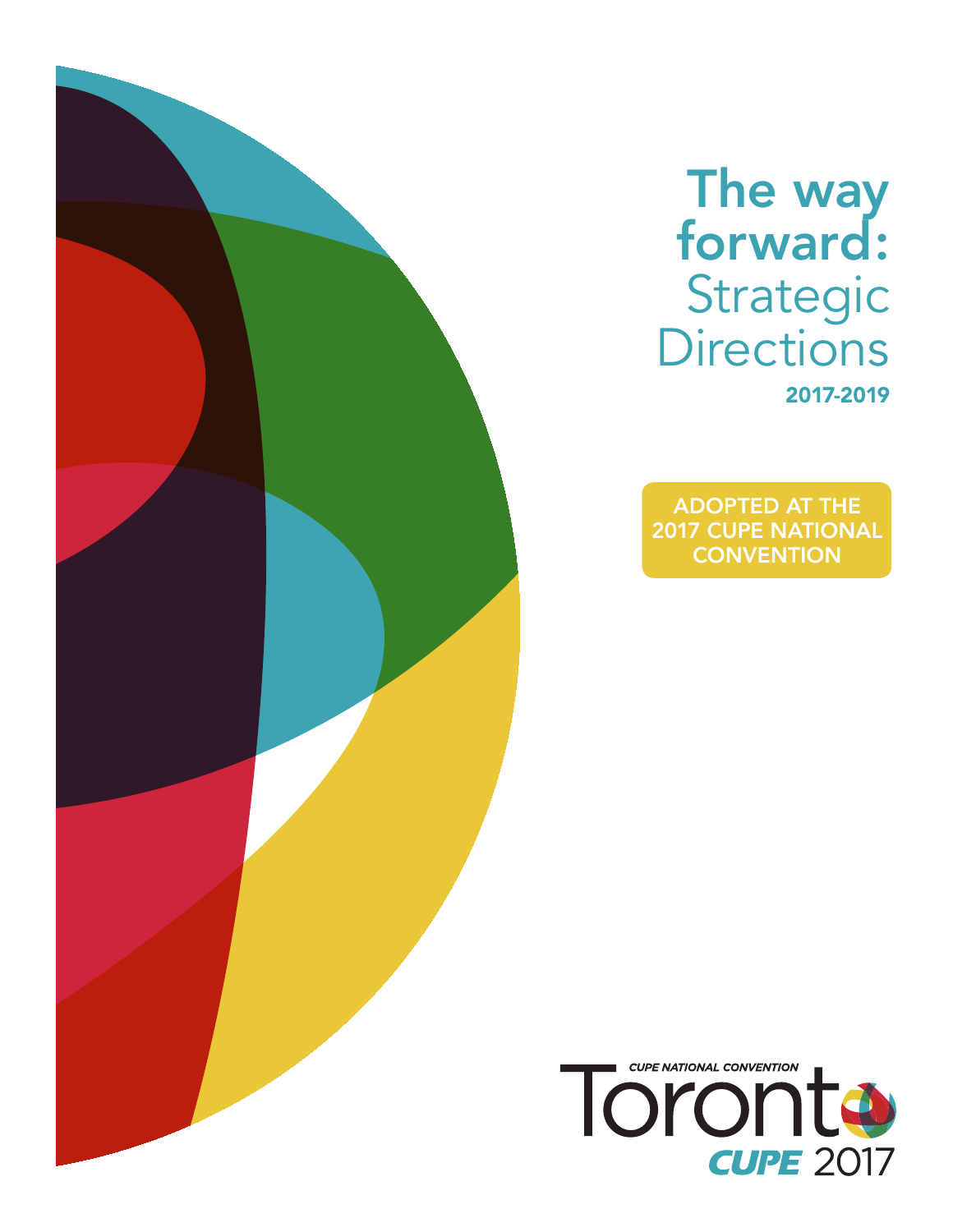# The way forward: Strategic Directions

The story of CUPE is the story of our members working together to make progress. Our collective commitment to each other, and to our communities, is to build better workplaces and a better world. CUPE members are leaders in this movement for economic and social justice.

Despite the strongest economic growth in a decade, the working class is still under attack and being exploited at home and around the world. Ongoing austerity budgets are reshaping our society by inflicting deep cuts to budgets while slashing and privatizing the services and programs that people rely on. Governments refuse to fairly tax corporations and the wealthiest individuals, which robs public services of funding needed to deliver the services that are the foundation of our communities. Corporations and some governments are actively suppressing working people's collective power through attacks on unions and labour rights. Together, these factors continue to fuel economic inequality and the concentration of wealth. The gap between the richest few on the planet and the rest of us continues to widen. People are hurting and looking for answers.

Divisive, hateful leaders like US President Donald Trump, and others like him in Canada and around the world, capitalize on this desperation, fanning the flames of hate and insecurity to divide workers one from another with anti-Semitism, Islamophobia, anti-Black racism, and racism in all its forms, xenophobia, white supremacy and fear. This atmosphere feeds the racism and discrimination that is alive and well in Canada. Gains made by equality-seeking groups over half a century are under threat in our country. There is an urgent need to fully recognize the historical and ongoing harm Canada has done to Indigenous peoples, to call for reparations, and to work for reconciliation by building new relationships that fully respect the rights and the histories of Indigenous peoples. But these renewed attacks have ignited new resistance in Canada and around the world. By mobilizing for action against discrimination, poverty and injustice, CUPE members will advance our vision of a better country.

CUPE's Strategic Directions for the next two years are founded on 50 years of activism. We've made many advances – in some cases, making history. Strategic Directions 2017-2019 is rooted and based in the work we already do every day, in countless ways, to make a difference. It builds on the Strategic Directions that CUPE members have adopted at every convention since 2003. Each Strategic Directions has built on the one that came before, and together they set the overall direction and broad priorities for CUPE at all levels. Strategic Directions works hand-in-hand with the specific actions and issues highlighted in the resolutions that delegates vote on at every national convention. Our National Executive Board checks in on the progress we've made at every board meeting, ensuring accountability and oversight. Together, we'll keep moving forward on the issues and priorities that matter to us all.

The economic realities of our world continue to shift, and while we remain committed to a minimum wage of \$18 an hour for our members, we recognize that \$18 is not a living wage in some communities, and we recognize that in some workplaces we have much work to do to reach this goal. We will also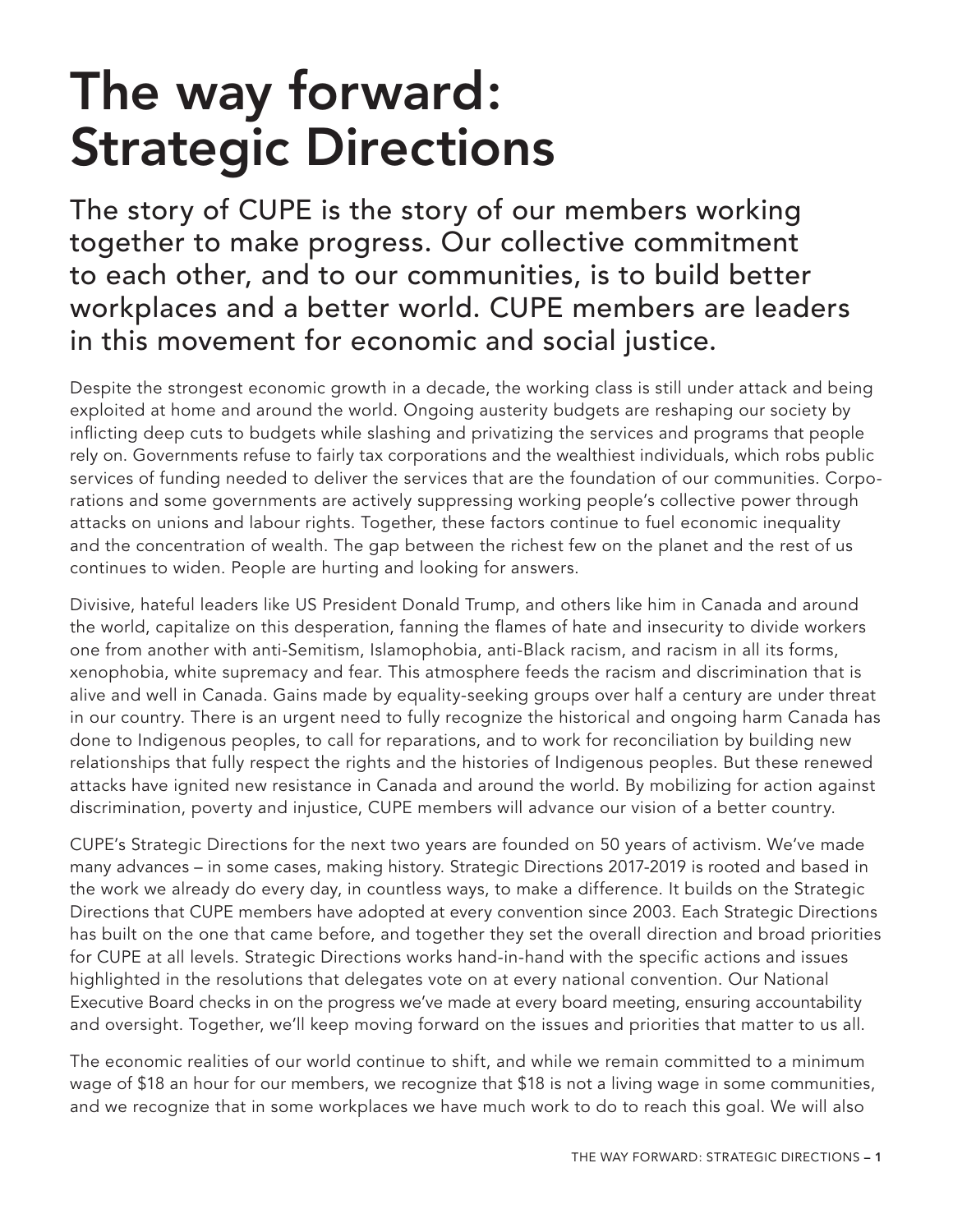continue our fight for good secure jobs and decent pensions for all workers, including a significant expansion of Canada's public pension system. CUPE continues to mobilize and take legal action against moves by the federal and some provincial governments to allow employers to convert defined benefit to target benefit pension plans. And we will continue to fight for increases in minimum wages and for legislation enabling workers to organize in every region.

CUPE plays a leading role in fighting for high quality public services and publicly-owned infrastructure, and against privatization through new arrangements like "social financing," "asset recycling," "leveraging" through selling off public utilities, and public-private partnerships. We are committed to keeping our members' pension funds from investing in or profiting from P3s in Canada and anywhere in the world. We will continue to oppose all privatization plans, including the Canada Infrastructure Bank, an institution that will funnel millions in subsidies to corporations banking on large private profits from public infrastructure projects.

CUPE is committed to building a union that is inclusive and representative of the diversity of our members. We remain committed to the recommendations of the National Women's Task Force, and will take concrete action for gender equality in CUPE. We will work toward an inclusive and representative union by promoting mentoring for new leaders, ensuring a role for equity-seeking members at every level of our union, fostering inclusion at the bargaining table and strengthening alliances in our communities.

Our action plan draws on the lessons learned and the gains we've made since our last convention. United, we've organized to engage more members, build stronger locals and become an even more powerful union. This action plan lays out the next steps in growing our base and mentoring new leaders and activists.

We've mobilized to build the solidarity it takes to make gains at the bargaining table, improving our members' lives and working conditions, and strengthening public services. We've won victories that make our workplaces safer, and that advance human rights for our members and all workers. This action plan lays out the next steps to strengthen our bargaining power and advance workers' rights.

For every victory, there is a new challenge. In Canada and around the world, right-wing governments are cutting to the bone, targeting unions, public services and pensions. Decades of tax cuts have benefited corporations while starving communities and services of much-needed funding. Corporate power continues to grow, and to target public services as a source of profit. Rising inequality is eroding the ties that bind us together as a society.

There is a better way. Together with our allies, CUPE is a powerful force for change and for social justice for our communities. This action plan lays out the next steps to elect progressive, pro-worker governments, protect public services from privatization, organize for change and fight for global justice.

When CUPE members pull together, we have what it takes to make gains for ourselves, and to build better communities and a more fair and equal world. We will keep pushing back – and pushing forward to expand public services, create stable, secure full-time jobs, raise the wages of all workers, and deepen the connections with our allies.

Over the next two years, let's take the next steps. Moving forward together, in solidarity.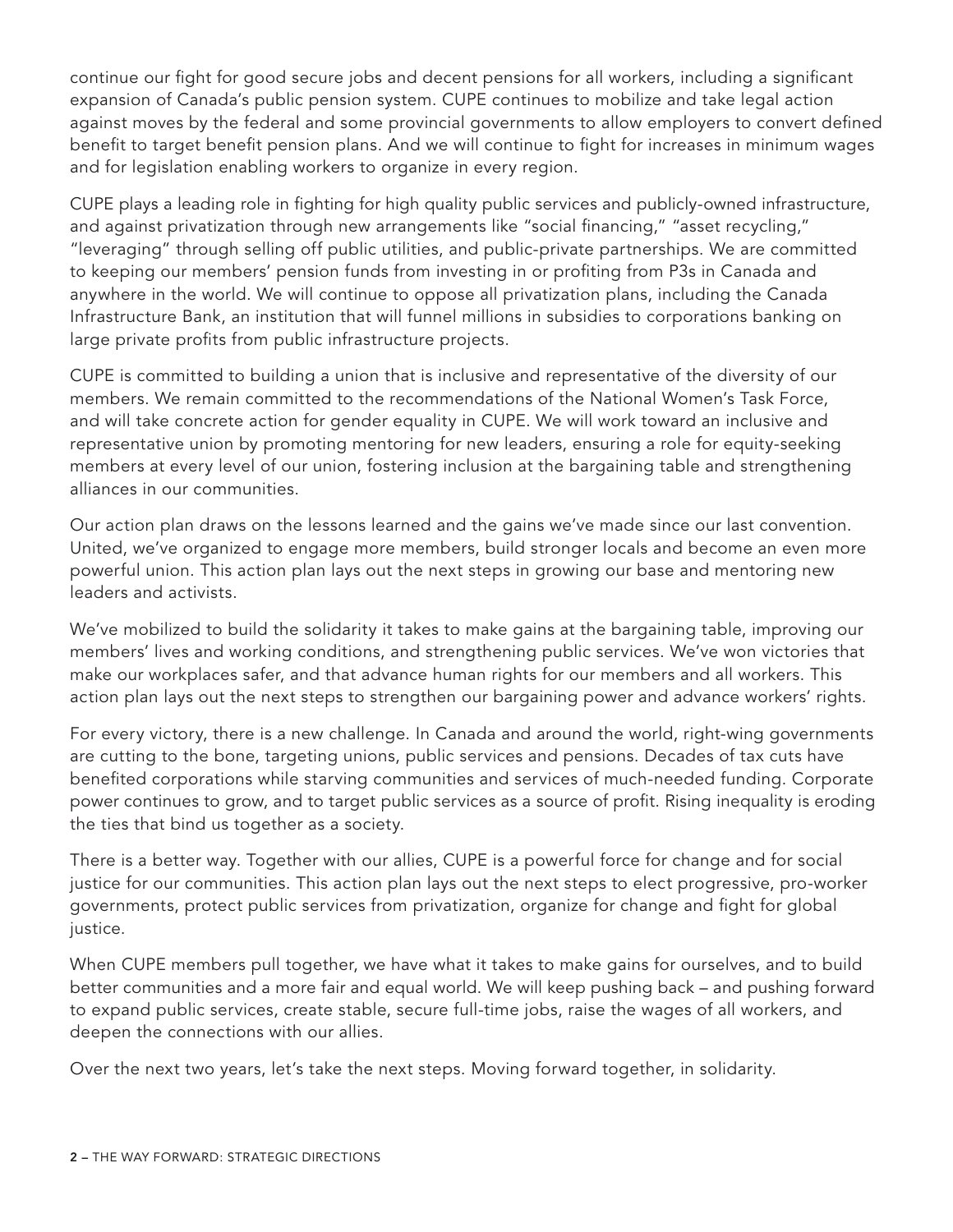## Together for a stronger union

To make gains in our workplaces and in our communities, we must begin at home, in our locals. Over the next two years, we will support members and locals with strategic initiatives that build stronger, more inclusive local unions, and that increase our bargaining strength.

#### EXPANDING OUR MEMBERS' POWER

Our comprehensive organizing plan is laid out in *Growing stronger*. Organizing the unorganized is the first step in building workers' power. We will continue to expand and strengthen our membership base by:

- Launching a comprehensive member engagement program for locals, that takes the next steps in our Building Strong Locals work.
- Mentoring new leaders and activists who reflect the diversity of our membership.
- Updating our membership survey in 2018, to deepen our understanding of who our members are, and the challenges they face.
- Developing a course module that deepens members' understanding of the economic, social and political forces and policies that are increasing the inequality gap in Canada and the world, as part of the Steward Learning Series.

#### INCREASING OUR BARGAINING STRENGTH

It's vital that CUPE members stand together against attacks on our collective agreement rights, two-tier contract proposals and other concessions. But that is not enough. We must also make gains at the bargaining table.

The process of bargaining a good collective agreement starts as soon as the last one is signed. We will develop tools and resources to support CUPE locals to develop and carry out successful strategies to protect and enhance members' jobs including fighting automation, protect and enhance wages and working conditions, and promote better public services.

CUPE members will continue to work in coalitions, with our allies and with community members who use public services, to strengthen us in bargaining.

We will equip our members with the resources they need, and increase our bargaining capacity by:

- Fighting at the bargaining table for real wage increases, for a living wage, secure full-time jobs, increased pensions, and expanded pension and benefit coverage for all CUPE members including part-time and casual members.
- Supporting coordinated and central bargaining for CUPE locals.
- Opposing legislated settlements and restrictions on the right to free collective bargaining.
- Developing campaign strategies, tools, and resources for bargaining in a variety of circumstances, including fighting concessions, where we have the right to strike, where we don't, and where we work under essential services designations. These tools will help locals: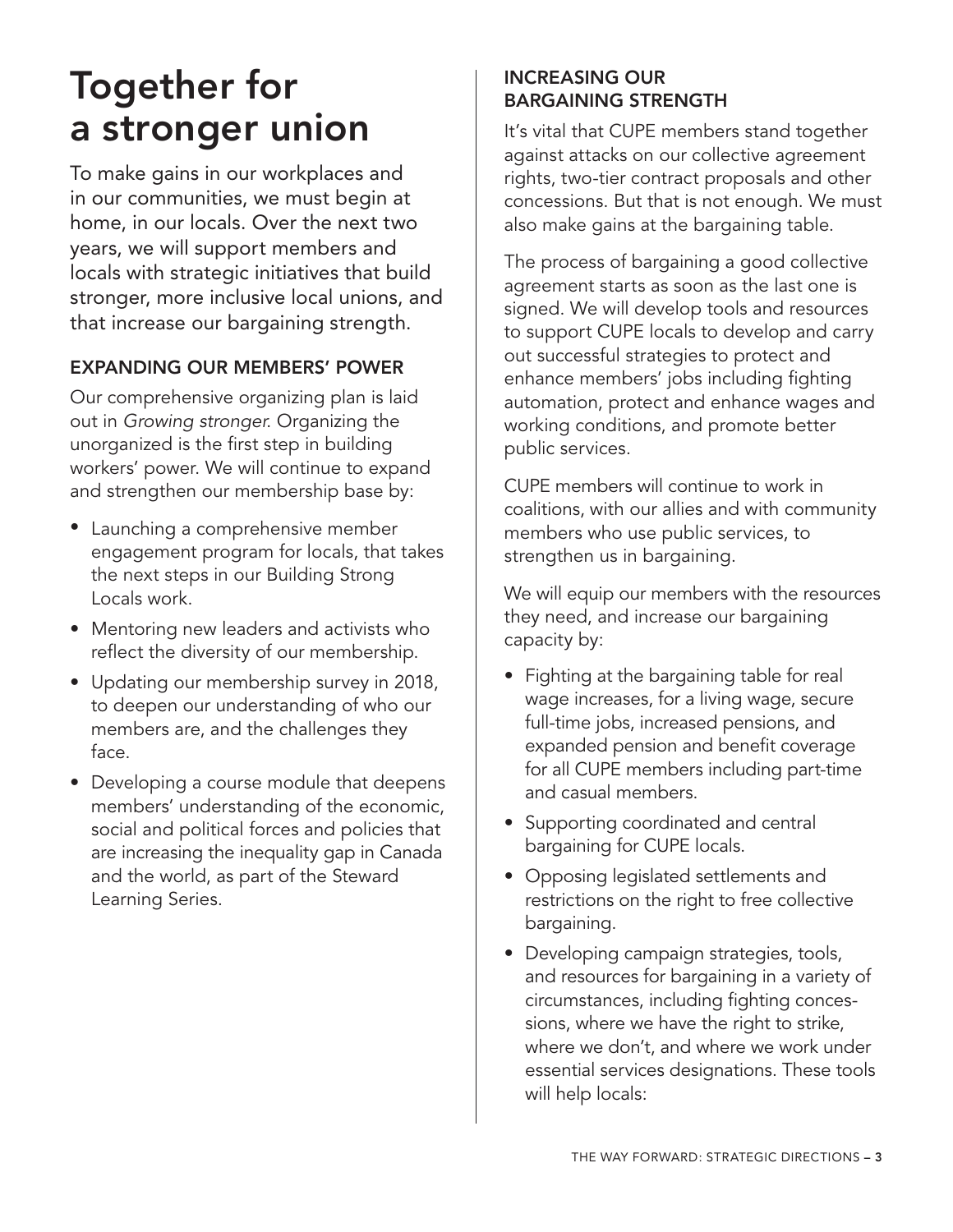- Do strategic planning.
- Engage our members.
- Protect precariously-employed members and stop employers from using low-wage strategies to erode our wages and working conditions.
- Prepare for strikes, including membership mobilization.
- Ensure locals are aware of the many resources and tools available to them.
- Organizing a national conference that will build members' skills and capacity to support CUPE's bargaining policy to defend against concessions and two-tier agreements on the ground. The conference program will focus on the campaign strategies, tools and resources for bargaining and enforcing our collective agreements. We will also highlight our successes.

#### FIGHTING FOR SAFE WORKPLACES

Every worker who goes to work has the right to come home safe and healthy. Increasingly precarious employment, funding cuts and understaffing in public services erode health and safety in our workplaces. Every CUPE member has the right to a safe and healthy workplace that is free from violence. We will build our members' power to defend their health and safety rights by:

- Continuing to pressure governments in every region and federally to ensure better health and safety protection for all workers.
- Ensuring that health and safety legislation has a central role for workers in joint committees at all levels.
- Strengthening our network of health and safety activists in the workplace by boosting and supporting CUPE members' participation in health and safety committees, and workplace activism to defend our rights.

• Ensuring locals have the tools required to combat violence in the workplace in all its forms, including domestic and sexual violence, and to protect our members' physical and mental health and safety.

When we expand and deepen our members' engagement and activism in our union, we add to the ranks of progressive leaders in hundreds of communities from coast to coast to coast. As Canada's largest union, we know a better Canada isn't just necessary – it's within our reach. When members take action at the grassroots, in their community, they make gains for more inclusive, safer and equitable workplaces. When local unions bargain better wages and working conditions, the whole community benefits. Together, these gains strengthen vital public services. And stronger public services are the anchor of the fair and equal society we're all fighting for. Building a better Canada really does begin at home, in our local unions. From there, the ripple effect is powerful. Let's keep reaching out to all our members, bargaining forward and fighting for safe workplaces. Every time we do, we're equipping more people to work for change in their communities, hand-in-hand with our friends, neighbours and allies.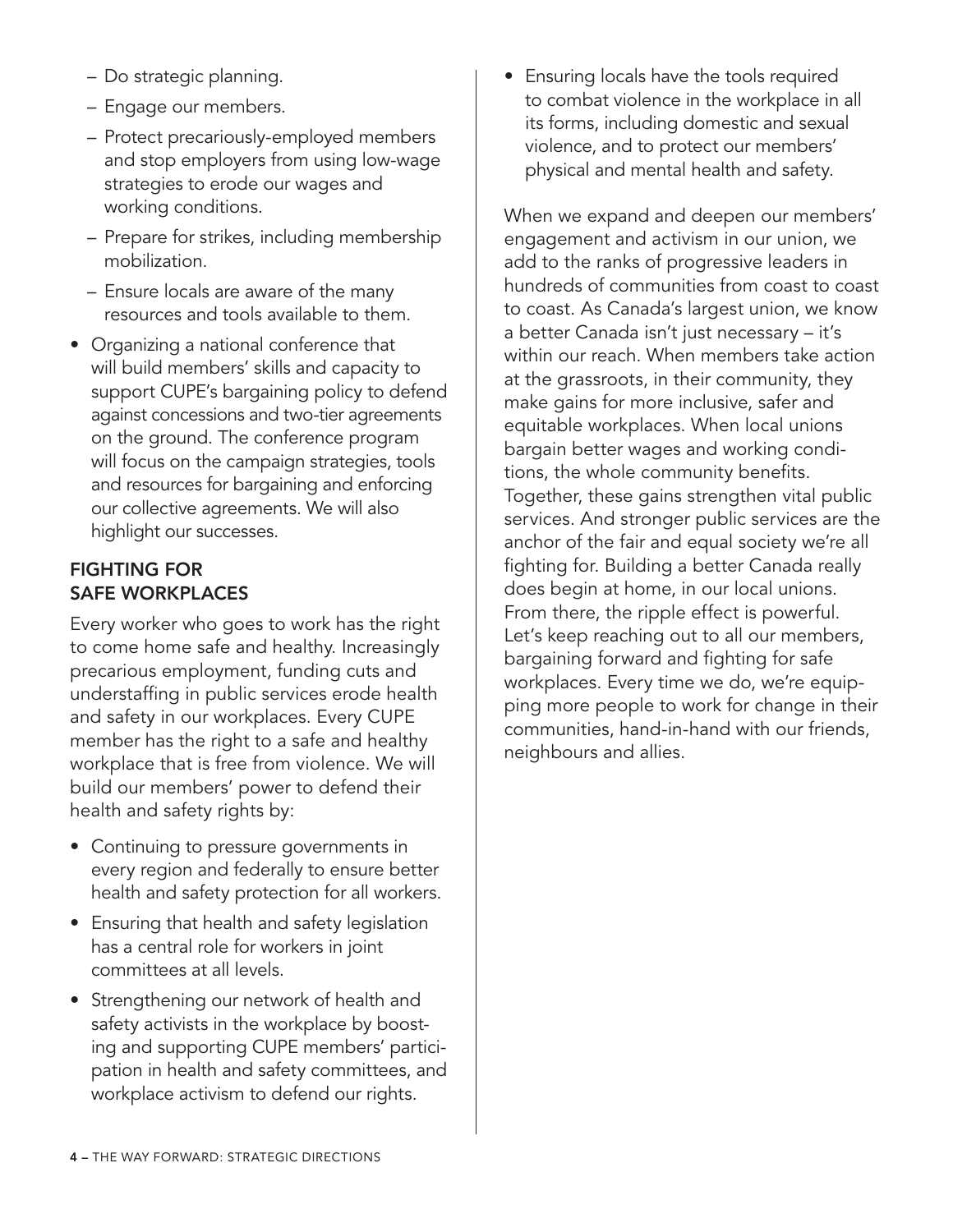### Building working class solidarity in our communities

When CUPE members work to make gains in their workplaces, we also work to build a fairer and more equal society. We cannot win in isolation. We need to keep pushing for changes that make life better for all workers and lift everyone out of poverty. We will work in coalition with our allies and with people who rely on public services to protect good jobs and public services, to push for better wages and working conditions for all workers, to fight racism in all its forms, and to advocate for economic and social justice in our communities and country, and around the world. We'll support our members and our allies in the fight for equality. And we'll do it together.

#### BUILDING OUR CAMPAIGN POWER

Our members are our greatest strength, and we are strongest when we support each other. When we mobilize our members, and build support in our communities, we can stop privatization, support public services, resist concessions at the bargaining table, and push for stable jobs and better wages and working conditions for every worker. We will increase our members' ability to run effective campaigns by:

• Creating a campaign program and tools to train and support members in every region, building our members' skills and capacity to defend public services, and to resist concessions across sectors.

#### ORGANIZING FOR CHANGE

We will keep organizing to influence all levels of government on the issues that matter to our members, and our communities. We'll do this by:

- Working with our allies to build broad social movements that strengthen and expand our social safety net, including advocating for universal pharmacare, pay equity, strong workplace pensions for everyone and public long-term care and child care.
- Mobilizing and strengthening coalitions to fight for an end to privatization, big and small, in all its forms, and an expansion of public ownership and control of public infrastructure.
- Targeting municipal and provincial elections, as well as the 2019 federal election, to advance our members' priorities, with a focus on:
	- Strong public services and social supports.
	- Good wages and working conditions for all workers.
	- Strong support for our political party, the New Democratic Party, including encouraging our members to get involved in the NDP, and stepped-up work to elect NDP candidates and governments.
	- A fairer election system through proportional representation in federal and provincial elections.
- Advocating for labour legislation which supports organizing workers in all sectors and growing the strength of the labour movement, and against legislation which limits workers' right to strike.
- Advocating for changes that improve the lives of all workers and raise the floor for everyone, including a higher minimum wage and strengthened employment standards laws that improve working conditions and expand protection for all workers.
- Advocating for the right of all people with disabilities in Canada to have decent, meaningful and fairly-paid work.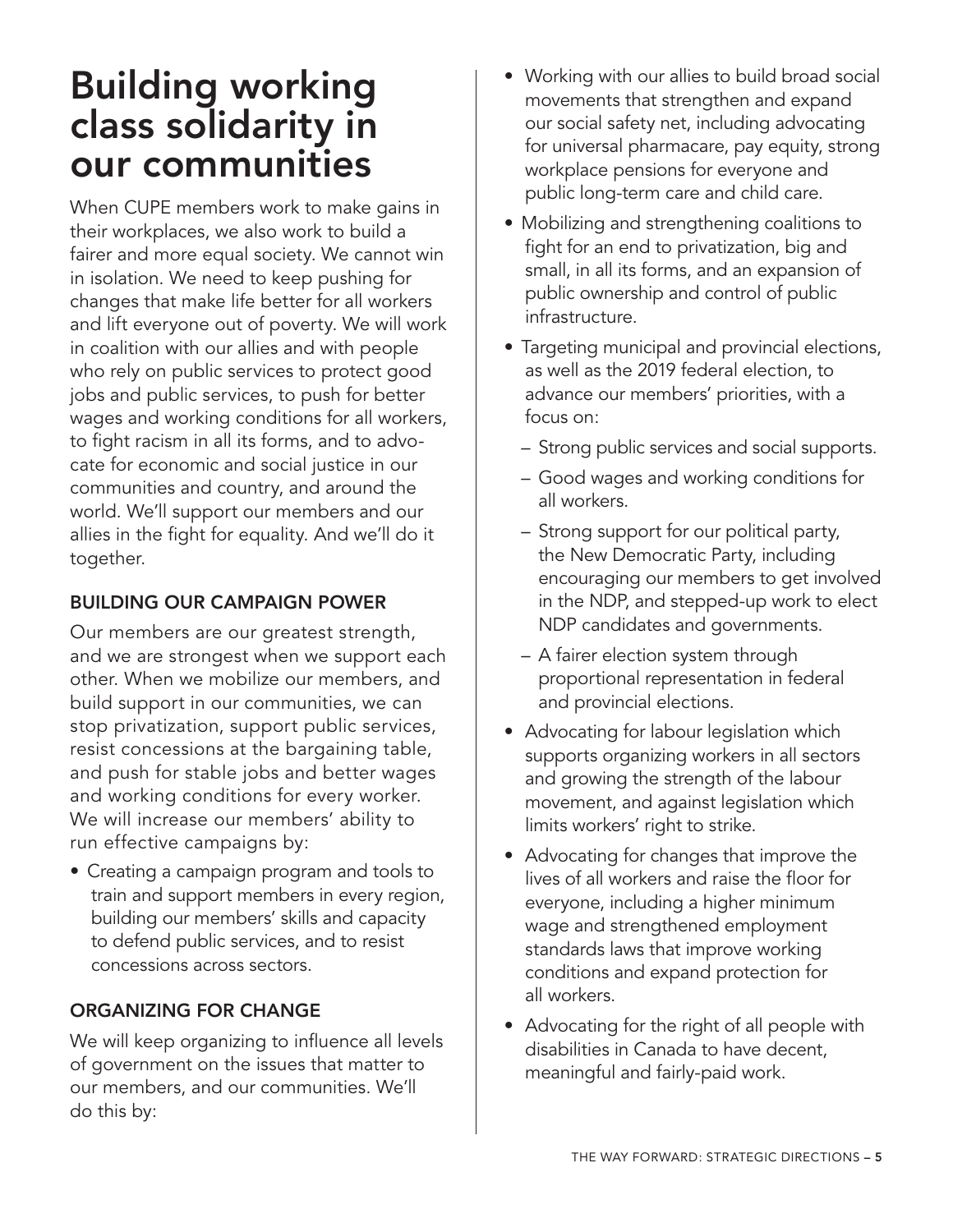- Opposing any two-tier provisions and exclusions in employment and labour legislation for young and precarious workers, in any sectors.
- Working for equity for racialized workers, women, LGBTTQI workers, and for workers with disabilities.
- Fighting against the rising tide of hatred, and empowering our members and chartered bodies with the tools they need to speak and to act against discrimination in the workplace and the community.
- Advocating for real action for reconciliation for Indigenous peoples, including calling on governments in Canada to implement the Truth and Reconciliation Commission's calls to action; educating our members on the residential school system and the attempted genocide of Aboriginal peoples in Canada; and supporting Indigenous organizations and grassroots activism in efforts to promote healing and reconciliation.
- Educating and mobilizing our members about climate change, and working with environmental and social justice groups to protect the planet from the further impacts of climate change.

#### FIGHTING FOR GLOBAL JUSTICE

Our solidarity crosses borders, and spans the globe. We will continue to learn from and support the struggles of workers in other countries. The challenges they face are inextricably linked with those of our members and of all Canadian workers. We will continue to be part of the movement for global justice by:

- Supporting our members and other workers and allies around the world fighting for global justice, with a focus on building worker-to-worker solidarity and fighting international trade agreements.
- Advocating for an alternative model of trinational trade and cooperation that meets the needs of workers and builds solidarity across our shared continent; and working with allies, at home and abroad, towards the inclusion of substantial provisions in all trade agreements that protect labour rights, human rights, and environmental sustainability.
- Pressuring the Canadian government to ensure that any renegotiated trade agreement will dispense with Investor State Dispute Settlement (ISDS) mechanisms and offer full protections for public services; and encouraging the government to include binding obligations on labour rights that address freedom of association and union security.